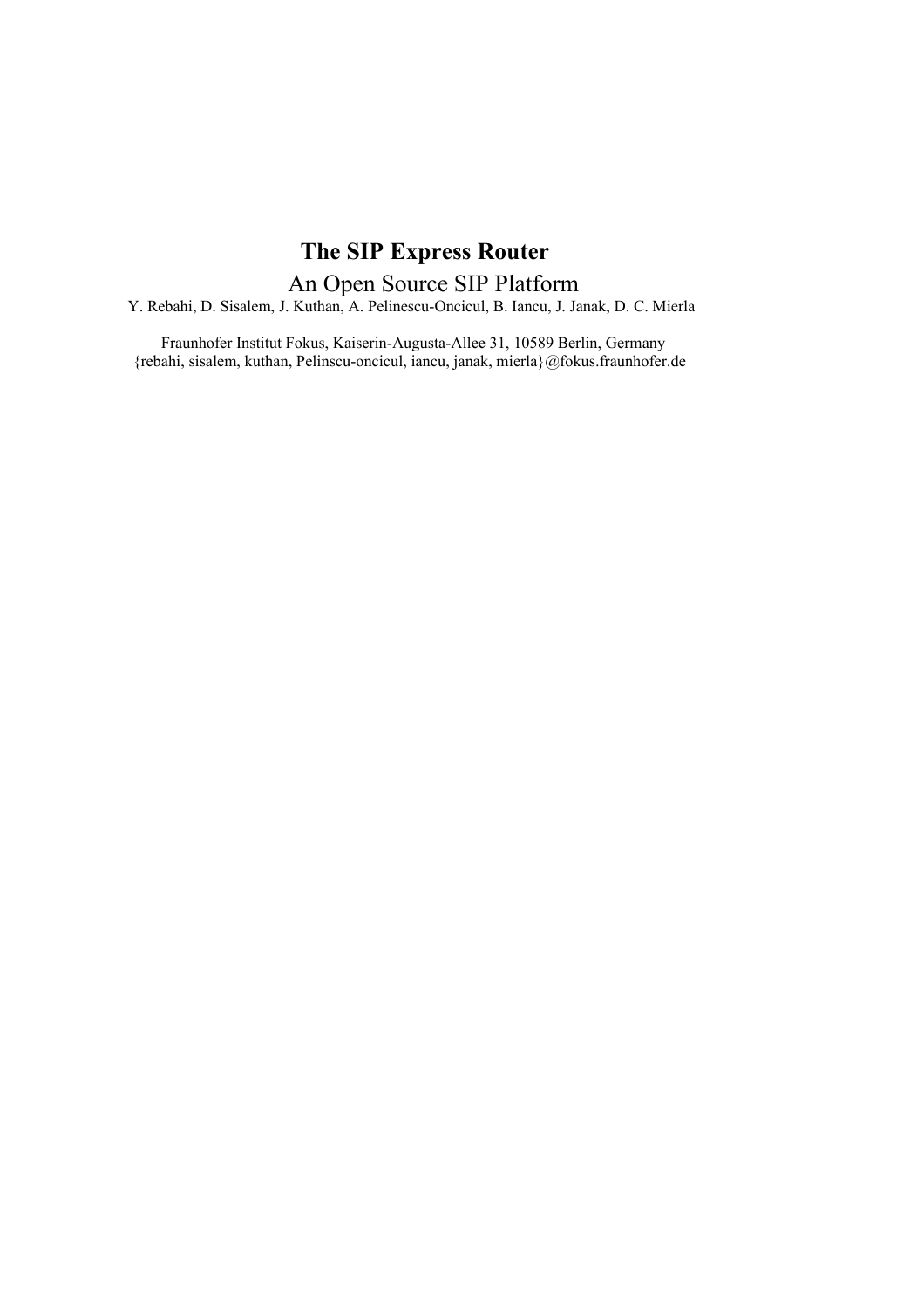#### **Abstract**

The session initiation protocol (SIP) is constantly gaining in popularity and acceptance as the signaling protocol for next generation multimedia communication. This paper describes a scalable and reliable open source SIP platform called the SIP Express Router (SER). SER does not only support basic SIP features but also advanced features such as messaging and presence, translation between SIP and SMS or Jabber as well as full featured application programming interfaces. In this paper we will describe the architecture of SER, its different features and technical specifications.

### **I. Introduction**

VoIP and multimedia communication services have been hyped as the next revolution in the Internet since the mid nineties. However, due to low communication quality, complicated and expensive technologies and vague advantages this promised revolution has been postponed over and over again. Only now, with the gradual move towards next generation networks and increased availability of high speed access networks VoIP and multimedia communication services are finally on the rise with various providers of different sizes offering their users VoIP services.

The session initiation protocol (SIP) is a signaling protocol that is often used to establish Voice over IP calls, advertise their presence status, send and receive instant messages, and maintain any kind of session including games and chats. A major benefit of SIP is, it creates an open framework for composing services out of multiple components. The same argumentation mentioned above regarding the speed of deployment of VoIP technology applies for the session initiation protocol (SIP) as well. While SIP has been hailed as the driving force behind the VoIP revolution and the basis for future multimedia communication, the deployment of SIP has been only very slow as well. While SIP was promising a low cost alternative to other well-established solutions such as intelligent telecommunication services on the one side and H.323 on the other, SIP-based products were up-to recently expensive and often immature. With the availability of lower cost and mature products on the one side and the increased interest in VoIP we are finally watching a rapidly increasing number of large deployments of SIP based service offers in various places in the world.<br>With available SIP

implementation, including commercial and open source products either too expensive, immature, not-extendable or all of those together, research and development work to be conducted in the area of SIP-based services in next generation networks, such as the work conducted in the Evolute

project, was close to impossible for research labs, universities and small enterprises.

With this background, the SIP Express Router was designed and realized to fill in the gap and provide the research community with a powerful toll for experimenting with SIP services and usage and for providers with a full-featured SIP infrastructure at opensource conditions.

In this paper we give a brief description of the architecture of SER in Sec.II. In Sec.III, we describe the different features and components supported by SER. The technical specification of SER is described in Sec.IV. Sec.V gives an overview of the usage of SER in the research community and Sec.VI summarizes the current usage of SER and next developments planned.

# **II. General Architecture**

The SIP Express Router was designed in a highly modular manner as depicted in Figure 1, SER consists of a highly efficient core that is responsible for receiving, parsing SIP and forwarding messages.

| <b>SER Core</b>       | <b>Modules</b> |                |
|-----------------------|----------------|----------------|
| Parsing<br>Handler    | Maxfwd         | MySQL          |
|                       | <b>RR</b>      | Jabber         |
| Script<br>Interpreter | SL.            | Authentication |
|                       | Usrloc         | SIP/SMS        |
|                       | Registrar      | <b>CPL</b>     |

Figure 1: General Architecture of SER

The core is also responsible for invoking certain procedures that are provided as extension modules. These modules are dedicated to providing certain features. Such modules include:

- − **Registration and user location:** This part is responsible for handling registration requests and managing the user location database.
- Transaction management: when acting in a statefull mode SER must maintain per transaction state, generate replies, match replies to requests and deal with forking.
- User authentication: SIP uses HTTP digest for authenticating user requests. This part of SER interacts with the database, which maintains the user's identity and password and is responsible for checking the credentials of the users.
- **SIP handling:** While the core deal with the message processing, the transaction management deal with state handling and taking the appropriate SIP actions, this type of modules deals with additional processing logic such as handling of record-route headers, loop detection or support for ENUM.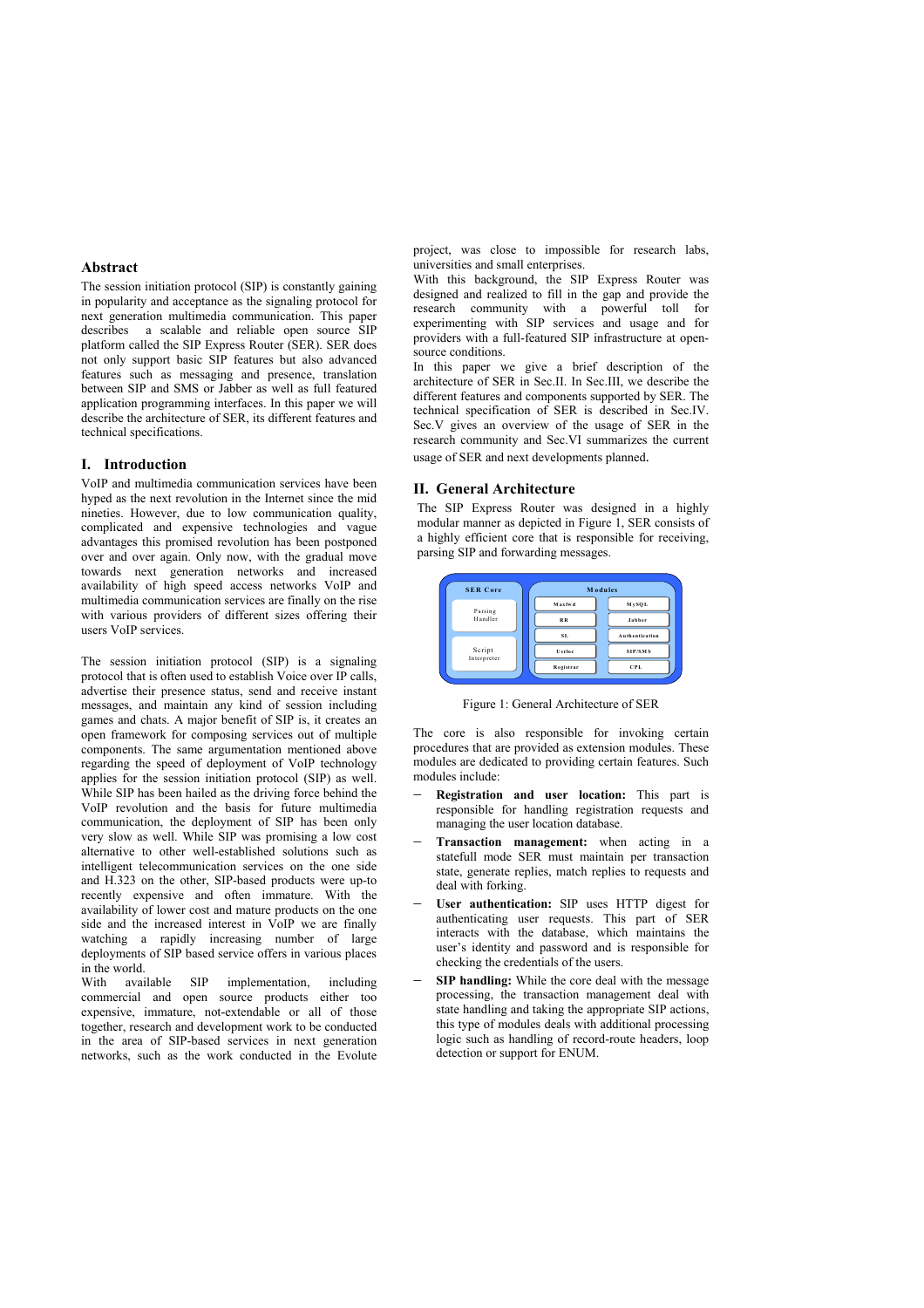- **Application modules:** These modules provide some application level services such as SIP to Jabber translation for example.
- − **Application programming modules:** To enable external programmers to use the features of functionalities of this class of modules provides a clear and simple to use interface that allows the separation between the SER and the application code.

Each module exports a set of functional procedures and utilizes procedures exported by other modules. The integration between the different modules and the core is realized through a configuration language. The SER configuration language (SCL) is a rich and flexible scripting language. With SCL the administrator of the SER platform can specify the actions to take when certain events occur. That is, with the rule specified in the figure below, the administrator can for example specify that after receiving a registration request, the core should invoke the authentication module before handing the registration to the registration module for example.

If(method=="REGISTER") www\_challenge("iptel.org"/\*realm\*/, "0"); break;

### **III.Goals and Functional Architecture**

To provide the research community as well as service providers with a flexible and powerful SIP platform the SIP Express Router was designed to fulfil the following goals:

- Offer service providers with a fully featured SIP infrastructure supporting powerful control interfaces allowing the utilization of SER under various usage scenarios and provider policies.
- − Allow application programmers and research units to introduce new features and experiment with novel ideas by designing SER in a modular manner with open extension interfaces.
- Provide the users of the SIP technology with simple interfaces for indicating their own preferences and preferred services in a simple an intuitive manner.



Figure 2: Conceptual model of the SIP Express Router

**´** 

In this context and as depicted in Figure 2, SER was designed to offer different functional components ranging from basic SIP services up to application programming interfaces and unified messaging features.

## *A. Support of Basic SIP Services*

The first task of any SIP implementation is to provide the basic SIP services as described in [1]. In conformance with the SIP standard [1], SER offers the basic functionalities of SIP proxy, redirect and registrar. To support messaging and presence, SER was extended to support the SIMPLE model [2]. Thereby, SER not only supports message routing but also presence management. In this context SER can act also as a message inbox, managing messages sent to a user currently offline and enabling the user to retrieve his messages after logging in.

#### *B. Programming and Service Creation Interface*

One of the biggest promises of SIP was to provide a unified basis for different communication modes such as audio, video, gaming and messaging and to ease the introduction of novel services. By supporting messaging and presence in addition to the routing and handling of SIP messages, SER already supports the first part of the SIP promise. To ease the introduction of novel services and the realization of intelligent services, SER further provides different extension and programming interfaces covering the needs of various user communities.

#### *a. User service creation interfaces*

To enable users to specify their own call preferences, SER supports the usage of CPL [3] and offers the users a simple graphical interface for creating their own intelligent call management logic.

The call processing language (CPL) is a tool that gives the user the possibility to implement his own call routing logic. It is meant to be simple, extensible, easily edited by graphical clients, and independent of operating system or signaling protocol. CPL is based on XML, which is a widely accepted industry standard.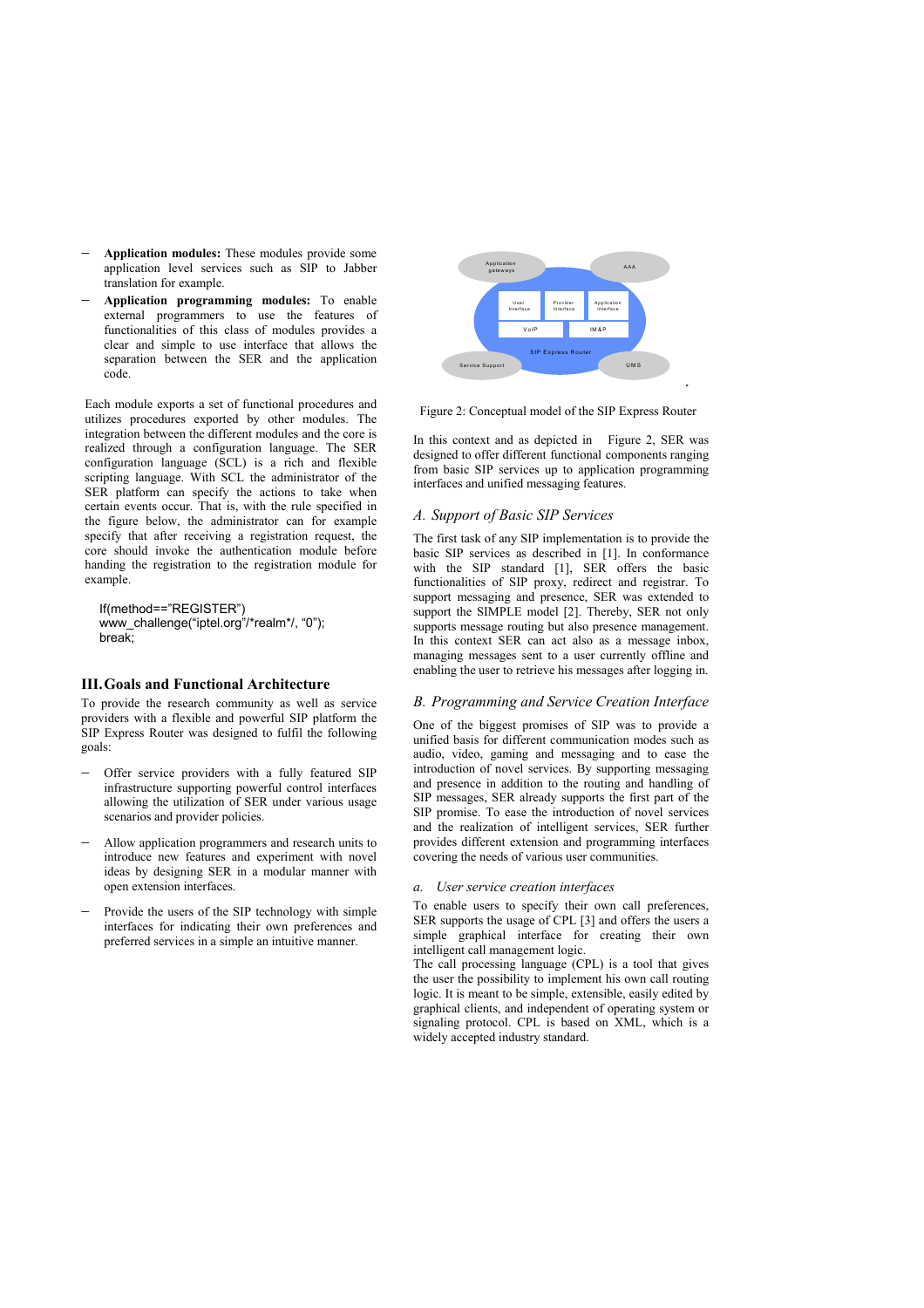A CPL service consists of a CPL server that interprets the CPL scripts, a CPL editor for composing the scripts, a database for managing the scripts and the signaling infrastructure (e.g., SIP proxy) that consults the CPL server about the actions to take after receiving a signalling message. SER integrates a CPL server as an extension module.

#### *b. Application Programmer Interface*

To enable application programmers to utilize the different features provided by SER in a language independent manner, SER provides a textual interface allowing external applications to communicate with the server called FIFO. This interface can be used to manipulate user contacts, send instant messages, watch server health, etc. As a result, SER can be easily integrated with a lot of existing applications even if they are SIP unaware. With the FIFO interface, the application programmer can implement his application in any language he wishes and simple execute various procedures provided by SER through this interface. In this context, the FIFO interface acts as an inter-process communication mechanism allowing the application to be run in a process independent from SER but still use the SER features.

As an example, the PHP based SER's web inteface – serweb- launches the FIFO interface when displaying and changing the user location information stored in the server's local store. Serweb also leverages the FIFO interface to send instant messages without any knowledge of the underlying SIP stack. Another application using the FIFO interface is the ser management utility commandline (serctl) which browses the server's in-memory user location database and display running processes as well as operational statistics.

#### *c. Extension Interfaces*

To enable the extension of the functionality of SER as well as experimenting with novel ideas concepts, SER provides an open programming interface that enables the user to utilize the current functionalities of SER and add novel ones.

This is achieved by implementing a new module that provides these new features. Such a new module would use the exported procedures of the other modules as well as functionalities of the core. The new module in its turn exports new procedures that could be invoked by the core and other modules as well.

As already mentioned in Sec.II, the SER scripting language (SCL) is then used for integrating the new functionalities in the general functionality of SER. Using SCL, the administrator of the SER platform can define the exact behavior of the platform based on available modules and needed actions. In this context SCL is similar to shell languages with support for regular

expressions and allowing the administrator to define certain rules in the manner of

#### If (event) then (action);

Using SCL the administrator can also define arbitrary routing decisions, e.g.

### If (method=="MESSAGE" && uri=~"sip:0179") forward(sms\_gw);

Using an expression such as

# if (method=="REGISTER") {

www\_challenge( "iptel.org" /\* realm \*/,"0" /\* noqop -- M\$ $\overline{\text{c}}$  can't deal with it  $\overline{\text{ }}$  /); break; };

the administrator can define for example that if a registration message is received then the authentication procedures of the authentication modules should be invoked before processing the registration.

#### *C. Service Support*

Besides the support for basic SIP features as defined in Sec.I.A, a SIP platform that is to be deployed in a large commercial environment needs to support additional features such as ENUM, traversal of NATs or IPv6. In this context SER supports the following features:

- ENUM: To enable simpler representation of SIP addresses, ENUM [4] provides the possibility of using E.164 numbers for representing SIP users. In this case, SER is capable of communicating with ENUM servers and resolving the addresses in the appropriate manner.
- Firewall and NAT traversal: The basic NAT [6] operation is the translation and mapping of one set of IP addresses (usually private) to another (usually public). It was originally developed to hide private addresses from being seen on public networks. Unfortunately, this translation is not compatible with SIP and the mechanisms to handle NATs traversal have some limitations. The easiest way to establish SIP sessions through NATs is to use a STUN [7] enabled phone, however, the traversal is not guaranteed. For the case of user agents that do not support STUN, SER is capable of rewriting the contact and SDP [8] headers. That is, SER would rewrite the included private addresses with the public address included by the NAT in the IP header of the SIP message. Further, SER maintains this binding alive by periodically pinging the user agents.
- Support for IPv6: Besides IPv4, SER is one of the few available implementations that support IPv6 as well as the translation between IPv4 and IPv6 SIP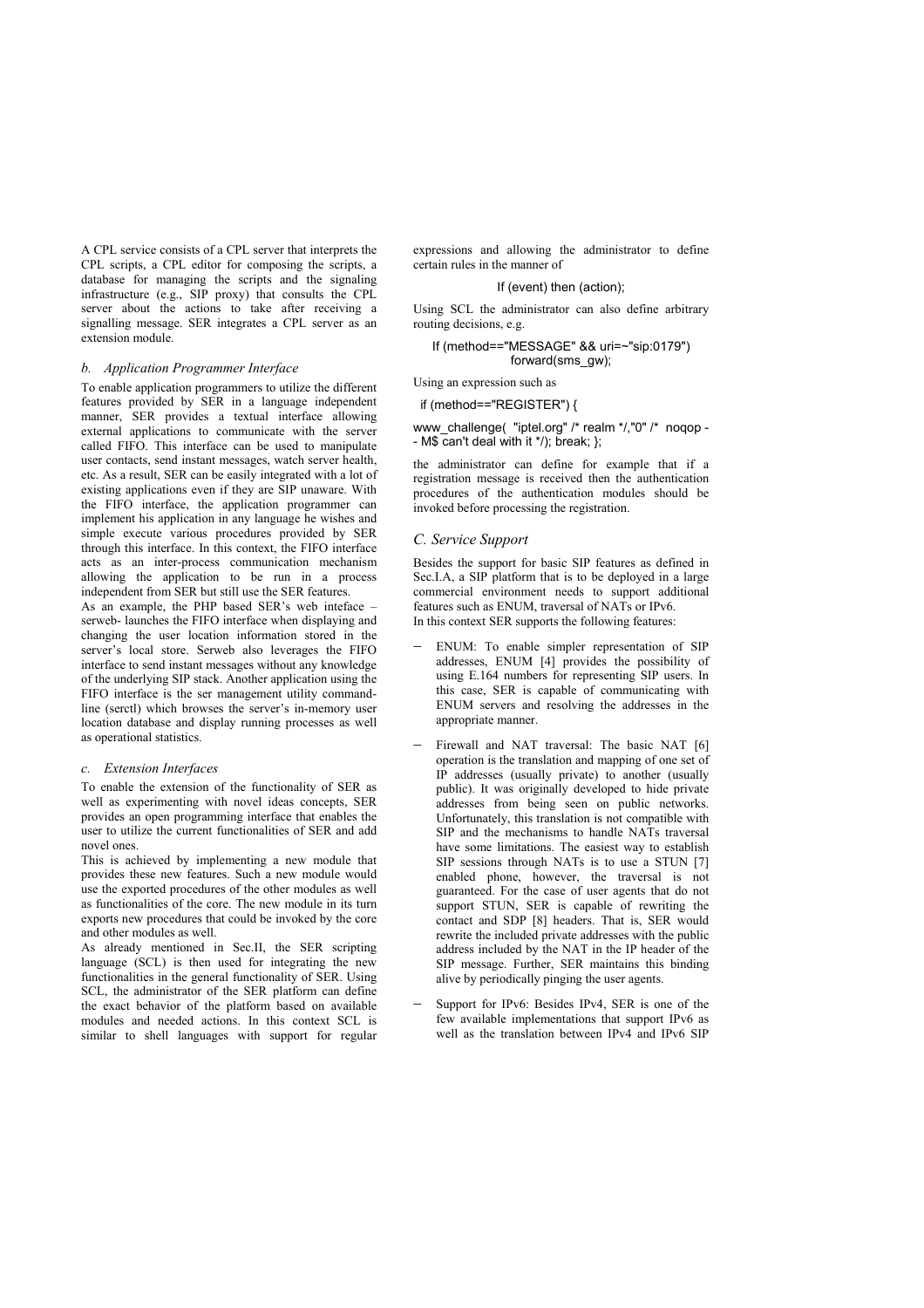messages, SER supports thereby a smooth transition between IPv4 and IPv6 networks.

Besides the support for additional features, SER provides the users and administrators with an intuitive web interface called SERWeb. Using SERWeb, the user can check any missed calls, look at the call logs, indicate further SIP aliases under which he is available and so on.

# *D. Authentication, Authorization and Accounting*

To be able to support SIP services in a professional manner, service providers need an efficient infrastructure for authenticating users, authorizing the requested services and account their usage.

To comply with these needs SER supports:

- − Authentication mechanisms as defined by [9]
- − Authorization of users based on admission control lists. In this context the administrator can define different control lists for certain services such international. National and local calls for example. A user can only request and international call if he is included in that list.
- SER provides the needed mechanisms for collecting detailed information about the used services by a user and to save this information in a call detail record (CDR). Such CDRs list then the duration, destination and identity of the callers and callee in addition to other information.

To further comply with the varying needs of the wide scope of possible users, SER supports also different AAA databases and protocols. This includes simple text files and MySQL databases up to ISP level protocols such as RADIUS [10]. Work on DIAMETER [11] is on its way as well.

#### *E. Application Gateways*

The SIP Express Router allows a communication establishment even in a heterogeneous environment. This is realized by using translation gateways between SER and the other messaging systems.

- − **SMS Gateway**: This provides a way of communication between SIP networks (via SIP MESSAGE) and GSM networks (via Short Message Service). Communication will be possible from SIP to SMS and also in the revert direction.
- − **JABBER Gateway**: JABBER ([12]) is currently being discussed as an approach for providing translation between the heterogeneous messages and presence systems available in the market. This is achieved by translating the features of the different

IM&P protocols into an XML-based form. With the SER JABBER gateway, SER translated between SIMPLE and Jabber IM (XMPP) ([13]). This gateway supports SIP/Jabber conference, sends received SIP Message messages to different IM systems (Jabber, ICQ, AIM, Yahoo) using Jabber server and the incoming instant messages as SIP Message messages. The Jabber gateway is also able to manage all kinds of Jabber messages (message/presence/iq) and can provide reliability, e.g the ability to detect if an IM gateway failed.

## *F. Unified Messaging Applications*

As an example for some of the applications that might run on top of SER and provide users with value added features, the SER platform supports voicemail-2-mail services. Here unanswered calls are directed to a voicemail server that records the voice message. The recorded message is then sent as an Email-attachment to the user. This not only eases the retrieval of voice messages but enables the user to get a notification about the availability of new messages as soon as he is on-line.

## **IV.Technical Specification**

The SIP Express Router is available as open source software under the GNU GPL licence [17]. It is implemented in conformance with [1] in ANSI-C and is ported and tested under all flavours of UNIX such as Linux, BSD and Solaris.

SER has been tested both in public by powering the SIP service offer of **www.iptel.org** as well as in various SIP interoperability tests.

Performance tests have shown that SER is capable of handling up to 5000 calls per second on a dual 1GHz processor with 250 Mbytes of memory.

# **V. SER in the European Research Community**

One of the major development goals of SER was to provide the research community in general and the European in specific with a powerful and extendable open-source SIP platform. SER has been developed partially under the umbrella of different IST funded projects such as EVOLUTE and 6NET. In the context of the EVOLUTE project, SER was extended with messaging and AAA mechanisms namely support for RADIUS and HTTP digest. In the context of 6NET, SER was enhanced with IPv6 capabilities.

In the international level, SER is being deployed in the Internet2 ([16]) community as well as various universities such as Yale.

With the increased interest in SIP-based technologies, the usage of SER in the European research community will be further intensified in the upcoming projects.